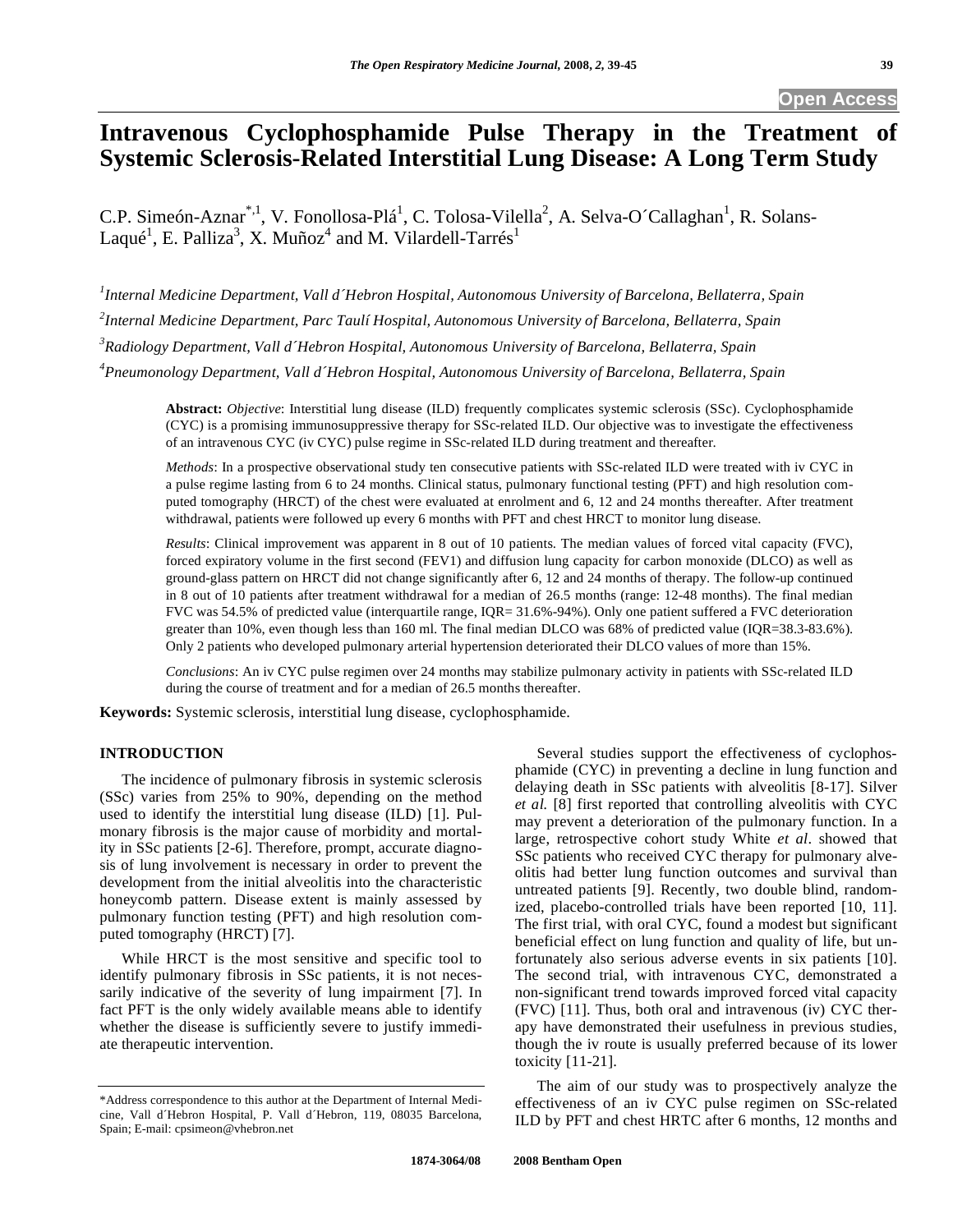2 years of treatment. A secondary objective was to evaluate the outcome of PFT and chest HRTC after withdrawal of iv CYC therapy.

#### **MATERIAL AND METHODS**

 Population: The study was performed at the Vall d'Hebron Hospital, a 1,290-bed teaching hospital. SSc patients were recruited from March 2000 to April 2006 at the out-patient clinic for scleroderma Unit of the Internal Medicine Department at our institution. All of them fulfilled the American College of Rheumatology criteria for the diagnosis of SSc [22]. The only criterion for inclusion in the study was chest HRCT compatible with SSc-related ILD and/or FVC  $\leq$ 80% of the predicted value on PFT. Exclusion criteria were: 1) baseline lymphocytopenia of <1,000; 2) any contraindication to CYC use; 3) Cytotoxic drugs or biological response modifying agents for 12 months before entry; or 4) absence of patient's consent. We evaluated ten consecutive nonsmoking SSc patients who had evidence of ILD. The history, duration of lung disease and findings on physical examination were recorded. Patients were classified as having diffuse or limited cutaneous SSc [23].

 Study design: Single-center interventional prospective study. Patients were treated following the recommendations of Varga J. [24].

 Outcomes: the primary outcome was to evaluate the effectiveness of the iv CYC pulse regime by PFT and chest HRCT during the treatment and after drug withdrawal. The secondary safety outcome was to estimate the incidence of the side-effects of the drug.

 Protocol for pulmonary evaluation: PFT and chest HRCT were evaluated at enrolment and after 6, 12 and 24 months of therapy. PFT was performed according to the guidelines of the Spanish Thoracic Society [25, 26] using a Compact MasterLab equipment (Jaeger Healthcare, Hoechberg, Germany).

 After discontinuation of the pulse regimen patients were followed up with PFT monitoring every 6 months, for a median period of 26.5 months. PFT included forced spirometry and lung transfer capacity studies (DLCO). Following the American Thoracic Society (ATS) recommendations, these definitions were applied to evaluate changes from entry to final outcome values for FVC, FEV1 and DLCO. Good response to therapy was defined as an improvement in FVC or FEV1 of 10% or more with an increase of at least 200 ml or an improvement of 15% or more in DLCO. Pulmonary function was considered to have worsened if FVC or FEV1 fell by 10% or more with a minimum loss of 200 ml relative to the absolute value, or a decrease in DLCO of 15% or more [27]. Stability was considered when PFT values were between these extremes.

 Chest HRCT scan (Philips Tomoscan AV) was performed using a high-resolution protocol of 1.0-1.5 mm width at 15 mm intervals from lung apex to the bases. The sections were acquired in supine position at full inspiration. Two consultant chest radiologists who were unaware of the clinical information scored all scans independently. Each HRCT scan was assessed at 5 levels: origin of the great vessels, middle of the aortic arch, main carina, pulmonary venous confluence and one cm above the right dome of the diaphragm. Each individual section on the HRCT scan was assessed for the presence, pattern, and distribution of interstitial disease. Two distinct patterns of abnormal appearance on the HRCT scan were considered: a ground glass pattern, defined as an increased hazy density of the lung parenchyma, and a reticular pattern, defined as presence of thickened septal or subpleural lines, parenchyma subpleural linear bands, and honeycombing. The findings were defined in accordance with an accepted terminology [28]. The images were scored as follows: at each level the overall extent of reticular pattern and ground glass opacity was visually estimated to the nearest 10% according to MacDonald *et al.* [29]. Overall lung involvement was calculated by averaging the percentages for each zone.

 Treatment: A new medical circuit was created for this treatment activity, based on the concepts of efficacy, effectiveness and efficiency [30]. Steps for routine administration of iv CYC were as follows: a dose of 0.50-0.75  $g/m^2$  of body surface area was administered in an ambulatory manner to all SSc-related ILD patients enrolled. Ten patients received iv CYC each month for 6 months. In seven patients, the same iv CYC dose was continued bimonthly for 6 months and then quarterly during the second year, as recently recommended [24]. The drug was infused in 500 ml of a 5% glucose solution for 90 minutes. Two separate iv doses of dexametasone 4 mg and ondansetron 4 mg were given to minimize adverse effects. In order to prevent cystitis, iv mesna was given in 3 separate doses and patients were advised to increase their water intake as much as possible, with a minimum of 1,000 cc. All patients were also treated with oral prednisone at a daily initial dose of 50 mg. After one week prednisone was tapered to a daily dose of 5-7.5 mg over 6 weeks, and was then maintained throughout the iv CYC pulse treatment.

 Monitoring of side-effects: Patients were closely monitored for side effects of the drugs. Karch and Lasagna criteria were used for side-effect diagnosis [31, 32]. Peripheral blood cell count was monitored 15 days after each iv CYC bolus with individual dosage adjustments. Thus, if the total leukocyte cell count was below  $3x10^9$  / L., iv CYC dose was reduced by 20% in the next pulse treatment.

 Statistical analysis: Statistical analysis was performed using SPSS (SPSS Inc., Chicago, IL, USA) version 11.0. Measurements were compared between baseline and 6, 12, 24 months using Wilcoxon´s rank sum test.

 Informed consent: Although this treatment is not recommended in the international guidelines, no alternatives to oral corticosteroids were available during the study period. Therefore, the patients who fulfilled the inclusion criteria specified above were systematically offered treatment with the iv CYC pulse regimen. Treated patients were asked to give written informed consent. Since this is an observational study, the Internal Review Board only required patients to indicate consent by signing their clinical record. For females in fertile status, a report from the gynecologist was required to ensure that pregnancy would not occur.

### **RESULTS**

 Ten patients (9 women and 1 man) were treated with monthly iv CYC pulse. The median age was 49.8 years (range: 23-63 years) and the disease duration previous to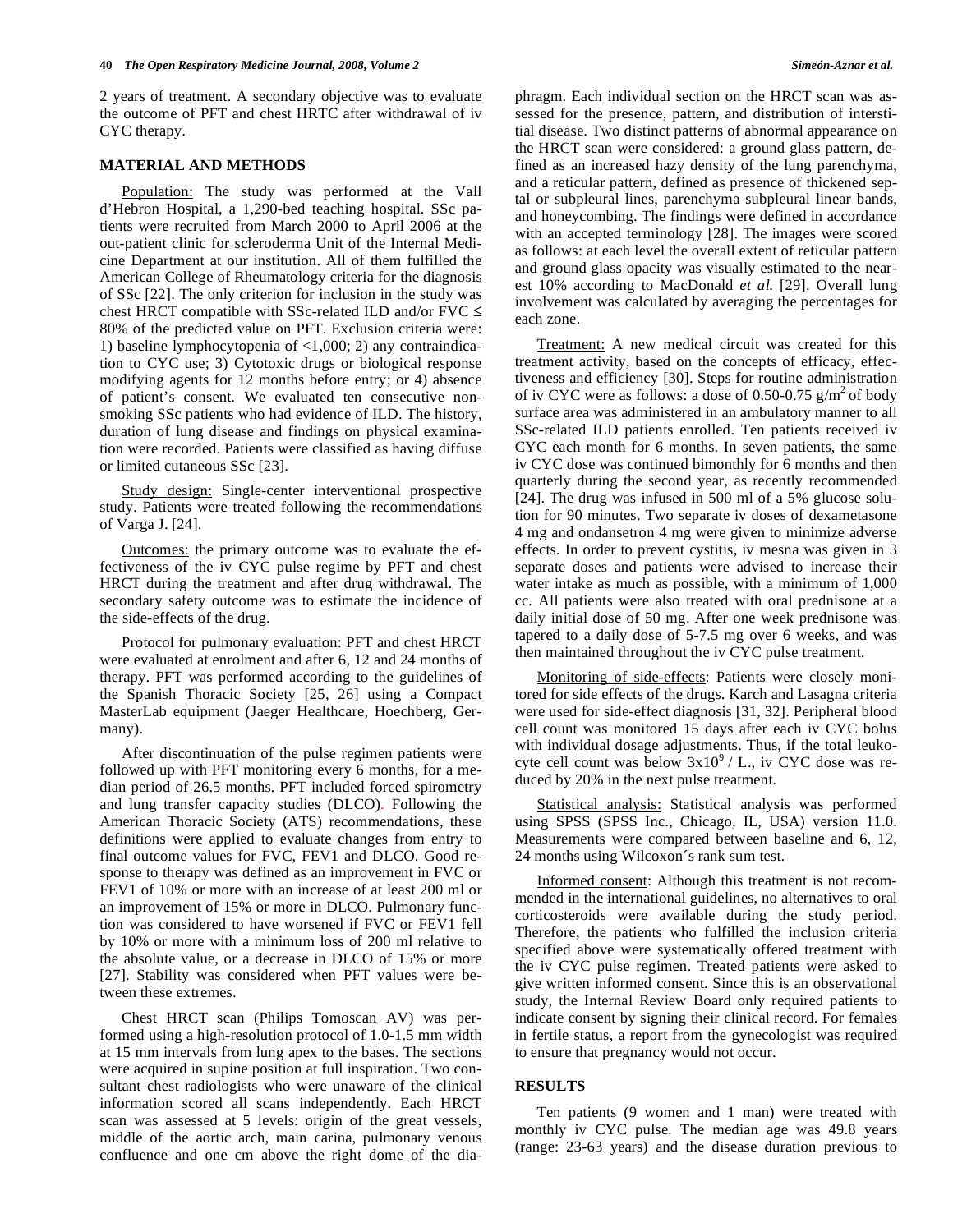| <b>Patient</b> | Gender <sup>+</sup> | Age (Years) | <b>Disease Duration*</b> (Years) | <b>Cutaneous Subset</b>                | Lung Disease <sup><math>++</math></sup> (Years) | $ANA#$ Title $(1: )$              | $ScI-708$ | $ACA^s$        |
|----------------|---------------------|-------------|----------------------------------|----------------------------------------|-------------------------------------------------|-----------------------------------|-----------|----------------|
|                | $\mathbf F$         | 49          | 15                               | Diffuse                                | 13                                              | 640                               | Yes       | N <sub>0</sub> |
| 2              | F                   | 63          | 11                               | Limited                                | 4                                               | 2560                              | Yes       | No             |
| 3              | F                   | 44          | 16                               | Diffuse                                | 12                                              | 320                               | No        | N <sub>0</sub> |
| 4              | F                   | 49          | 26                               | Limited                                | 8                                               | 1280                              | No        | No             |
| 5              | M                   | 39          | $\overline{4}$                   | Limited                                | 4                                               | 80                                | No        | N <sub>0</sub> |
| 6              | $\mathbf F$         | 59          | 10                               | Diffuse                                | 5                                               | 1280                              | Yes       | N <sub>0</sub> |
| 7              | F                   | 41          | 8                                | Diffuse                                | 6                                               | 1280                              | Yes       | No             |
| 8              | F                   | 47          | 7                                | Diffuse                                | 6                                               | 640                               | Yes       | N <sub>0</sub> |
| 9              | F                   | 41          | 16                               | Diffuse                                | 15                                              | 1280                              | Yes       | No             |
| 10             | F                   | 23          | 8                                | Diffuse<br>And stores<br>$\sim$ $\sim$ | 3<br>.<br>$\cdot$                               | 160<br>$\cdots$ $\cdots$ $\cdots$ | No        | No             |

**Table 1. Clinical and Demographic Data of SSc Patients** 

<sup>\*</sup>M: male; F: Female. \*from first SSc symptom to beginning of iv CYC pulse therapy. \*\*Duration of lung disease. <sup>#</sup>Antinuclear antibodies. \* Scl-70: antitopoisomerase antibodies. \* Antinuclear antibodies.

treatment was 12.5 years (range: 4-26 years). Seven patients had diffuse SSc and three limited SSc. The median duration of symptomatic lung disease at entry into the study was 7.6 years (range: 3-15 years). None of the patients were active smokers. Clinical and immunological characteristics are shown in Table **1**.

 Clinical evaluation: All patients received iv CYC pulse each month for 6 months. Three patients discontinued pulse regimen after 6 months, two because of lymphocytopenia before treatment which worsened with its administration, and one patient who died from end-stage ILD-related pulmonary arterial hypertension (PAH). After this initial pulse regimen, seven patients continued bimonthly pulse treatment for 6 months and then completed a second year of treatment.

Pulmonary Function Testing: Spirometry results are summarized in Fig. (**1**) and Table **2**. At baseline, seven out of 10 patients had severely reduced FVC (median: 55.5%) and FEV1 (median: 57.3%). Five and three patients respectively presented severe or mild reductions in DLCO. In one patient DLCO could not be determined because of a very low FVC (1.03 litres) and in another DLCO was normal. As a group, the median values for FVC, FEV1 and DLCO did not change significantly after 6, 12 and 24 months of CYC therapy but fulfilled the definition of stable disease. Individually, 7 out of 10 patients showed either improvement or stabilization on PFT after 6 months of therapy. At 12 months, 5 out of 7 patients showed improvement or stabilization. At 24 months, 5



## **Months**

**Fig. (1).** FVC did not change significantly during follow-up.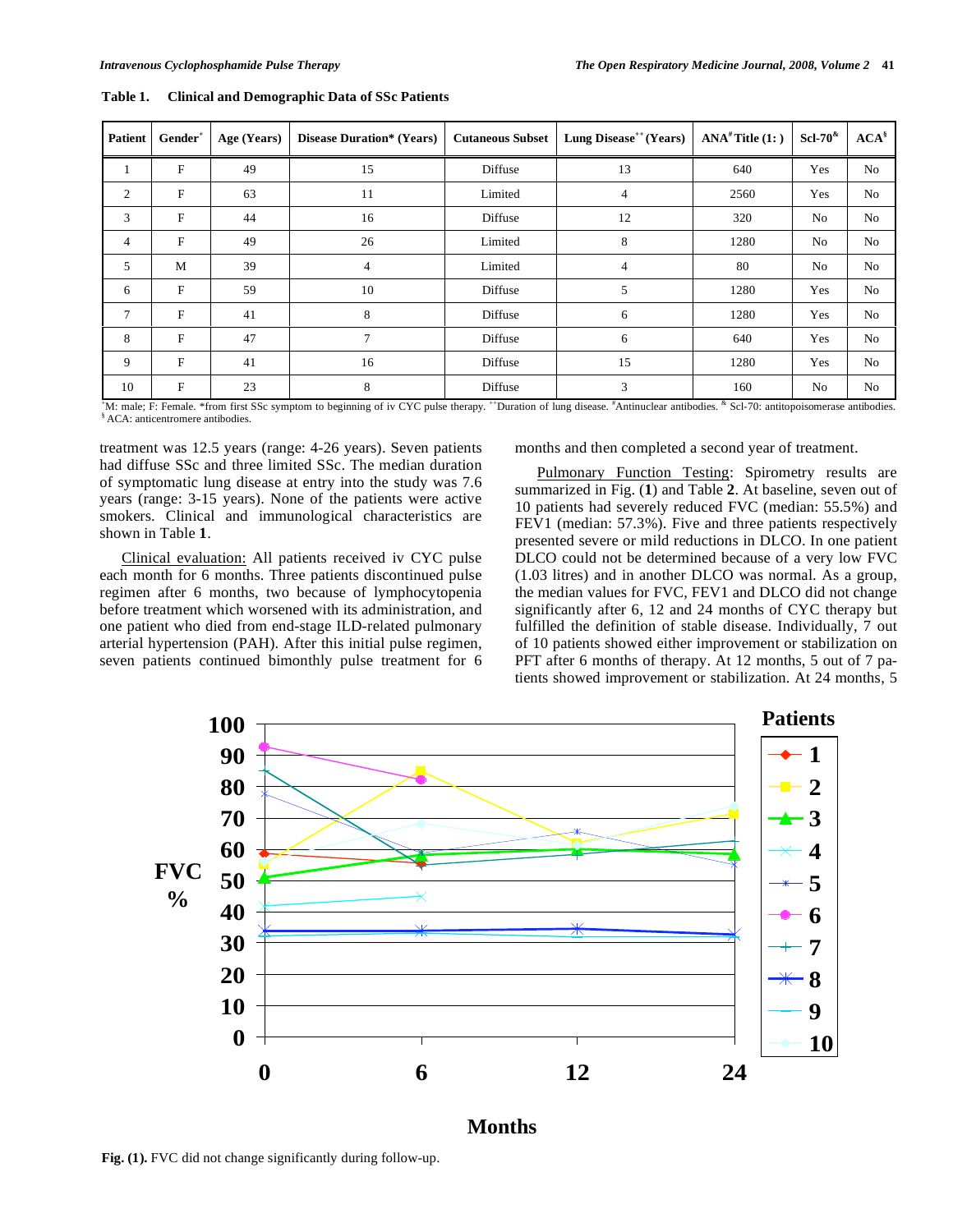|                 | <b>FEV1</b> $(\% )$ |          |                          | $\text{FVC}$ (%)         |        |          |                          |                          |
|-----------------|---------------------|----------|--------------------------|--------------------------|--------|----------|--------------------------|--------------------------|
| <b>Patient</b>  | Time 0              | 6 Months | 12 Months                | 24 Months                | Time 0 | 6 Months | 12 Months                | 24 Months                |
| $\mathbf{1}$    | 56.6                | 61.8     | $\sim$                   | $\overline{\phantom{a}}$ | 58.5   | 55.4     | $\overline{\phantom{a}}$ | $\overline{\phantom{a}}$ |
| 2               | 56.8                | 84.3     | 72                       | 73.5                     | 55     | 84.9     | 61.7                     | 71.2                     |
| 3               | 57.9                | 57       | 60                       | 63.7                     | 50.8   | 58       | 60                       | 58.5                     |
| $\overline{4}$  | 49.4                | 53.1     | $\overline{\phantom{a}}$ | $\overline{\phantom{a}}$ | 41.6   | 44.6     | $\overline{\phantom{a}}$ | $\overline{\phantom{a}}$ |
| 5               | 89.3                | 71.7     | 80.2                     | 69.6                     | 77.7   | 58.8     | 65.6                     | 54.9                     |
| 6               | 103                 | 90.7     | $\sim$                   | $\overline{\phantom{a}}$ | 92.7   | 82       | $\overline{\phantom{a}}$ | $\overline{\phantom{a}}$ |
| $7\phantom{.0}$ | 87.9                | 66.2     | 67                       | 71.9                     | 85.2   | 54.8     | 58                       | 62.6                     |
| 8               | 36                  | 39.7     | 35.8                     | 36.8                     | 34     | 34       | 34.6                     | 32.7                     |
| 9               | 41                  | 41.4     | 42.7                     | 42.7                     | 32     | 32.8     | 31.6                     | 31.6                     |
| 10              | 68                  | 79.6     | 72.3                     | 80.4                     | 56     | 68.1     | 61.3                     | 73.7                     |
| Median          | 57.3                | 64       | 67                       | 69.6                     | 55.5   | 56.7     | 60                       | 58.5                     |

**Table 2. Individual and Median Scores of Pulmonary Function Testing** 

out of 7 patients improved or stabilized.

 Chest HRCT: Tables **3** and **4** summarize HRCT results. At baseline, all patients showed a ground glass appearance on chest HRCT, and their median percentage was 18%. After 6 months of therapy, the overall ground glass pattern did not change significantly from baseline but individually there was a trend towards a reduction in five out of 10 patients (Table **3**). After 12 months of therapy the ground glass pattern decreased in 2 patients and stabilized in two others, and after 24 months it had fallen in 3 patients and stabilized in one. Before the iv CYC pulse regime a reticular pattern was identified in 7 patients, which did not change significantly after therapy.

Safety: The treatment was safe and well tolerated. Only three patients presented decreased white blood cell count after iv CYC boluses and required a dose reduction in subsequent pulses. No patient developed episodes of scleroderma renal crisis, microscopic hematuria, or infection.

Long-term follow-up after discontinuation of the iv CYC

pulse regimen: Eight out of 10 patients were followed up with clinical assessment and PFT every 6 months for a median of 26.5 months (range: 12-48 months, Table **5**). Two patients were not followed up: one of them died from pulmonary arterial hypertension and the remaining patient just completed the pulse regime. There was a slight but not significant deterioration in DLCO in this treatment-free period. Thus the median DLCO at the end of follow-up was 68% of predicted value, slightly below the median values at baseline (71.7%) and at discontinuation of iv CYC treatment (75%). Interestingly, DLCO deteriorated more than 15% after cessation of iv CYC in only two patients (patients 2 and 4), who developed PAH during this period.

 There was no significant change in the median value of FVC at the end of follow-up  $(54.5\%; IQR = 31.6-94\%)$  when compared with the baseline FVC (55.5%; IQR= 32-92.7%) and at cessation of iv CYC (56.7%; IQR= 31.6-82%). Therefore the median deterioration in FVC was only -1.15 % (range: -12.3% to +11.5%).

| Table 3. | Percentages of Ground Glass Pattern in Serial Pulmonary HRCT |  |  |  |
|----------|--------------------------------------------------------------|--|--|--|
|          |                                                              |  |  |  |

| <b>Patients</b> | <b>Baseline</b> (%) | at 6 Months $(\% )$ | at 12 Months $(\% )$     | at 24 Months $(\% )$     |
|-----------------|---------------------|---------------------|--------------------------|--------------------------|
|                 | 32                  | 30                  | $\overline{\phantom{a}}$ | $\overline{\phantom{a}}$ |
| 2               | $\overline{4}$      | 6                   | 8                        | 5                        |
| 3               | 14                  | 12                  | 14                       | 14                       |
| $\overline{4}$  | 32                  | 28                  | $\overline{\phantom{a}}$ | ۰.                       |
| 5               | 18                  | 28                  | 24                       | 24                       |
| 6               | 8                   | 8                   | $\overline{\phantom{a}}$ | $\sim$                   |
| 7               | 26                  | 34                  | 34                       | 30                       |
| 8               | 14                  | 14                  | 14                       | 12                       |
| 9               | 18                  | 10                  | 10                       | 10                       |
| 10              | 32                  | 14                  | 24                       | 10                       |
| Median          | 18                  | 14                  | 14                       | 12                       |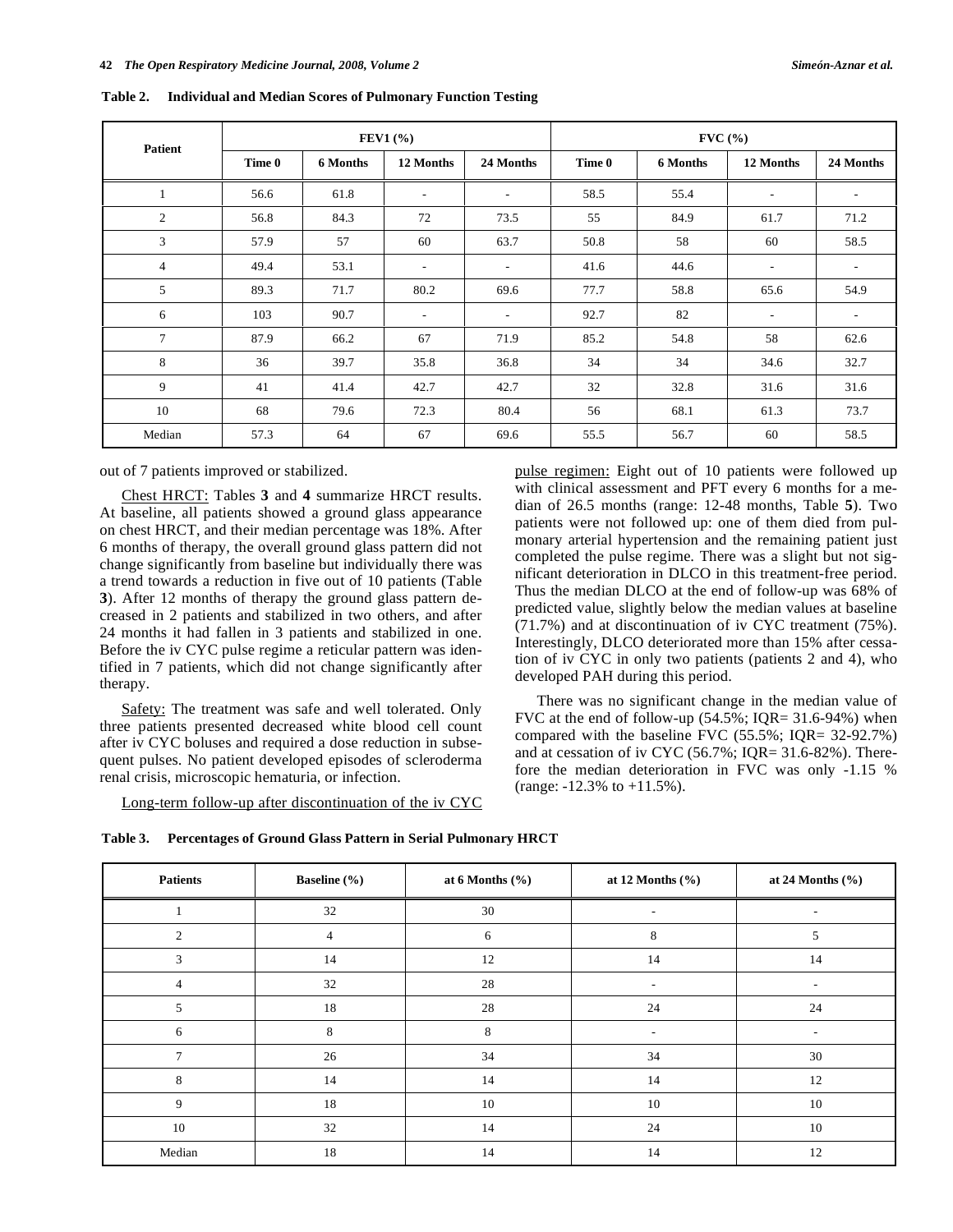| Patient        | <b>Baseline</b> (%) | $6$ Months $(\%$ | 12 Months $(\% )$           | 24 Months (%)            |
|----------------|---------------------|------------------|-----------------------------|--------------------------|
|                | 28                  | 32               |                             |                          |
| 2              | $\Omega$            | $\Omega$         | $\mathcal{D}_{\mathcal{A}}$ | O                        |
| 3              | $\mathcal{L}$       | $\overline{2}$   | 2                           | $\overline{c}$           |
| $\overline{4}$ | 20                  | 20               | $\sim$                      | $\overline{\phantom{a}}$ |
| .5             | $\mathbf{0}$        | 10               | 10                          | 10                       |
| 6              | $\mathbf{0}$        | $\mathbf{0}$     | $\sim$                      | $\overline{\phantom{a}}$ |
| $\overline{7}$ | 2                   | $\overline{4}$   | 2                           | $\mathfrak{2}$           |
| 8              | 8                   | 8                | 8                           | 8                        |
| 9              | 18                  | 22               | 22                          | 22                       |
| 10             | 12                  | 12               | 14                          | 10                       |
| Median         | 5                   | 9                | 10                          | 8                        |

**Table 4. Percentages of Reticular Pattern in Pulmonary HRCT** 

### **DISCUSSION**

 SSc-related ILD outcome is usually poor when no successful immunosuppressive treatment is administered, and it is associated with increased morbidity and mortality [2, 3, 4]. The optimal treatment for SSc-related ILD patients and the ideal test for evaluating treatment response remain uncertain.

 PFT and HRCT were chosen in the present study for the pulmonary evaluation because they are widely considered pivotal in the assessment of ILD. In most studies performed to date lung volumes and DLCO were monitored but results were heterogeneous because of few used the ATS criteria. The notable improvement in DLCO observed by Giacomelli *et al.* [15] was not associated with a significant rise in FVC value, a finding that may reflect the fact that the initial FVC parameter was within the normal range in 17 out of 23 cases. In our study, which applied the ATS criteria, the median values for FVC, FEV1 and DLCO after 6, 12 and 24 months of iv CYC therapy remained stable.

 HRCT also has limitations, because the lack of a single validated scoring system to evaluate ILD makes it difficult to quantify the radiological changes reported by different stud-

**Table 5. Long Term Results After iv CYC Withdrawal** 

ies. We used HRCT changes as an endpoint because recent data have suggested that it is a good method to determine the morphological extent of alveolitis and fibrosis [29]. Moreover, the literature shows a fairly consistent pattern of positive effects of iv CYC therapy in SSc patients according to HRCT findings: it has been reported that this treatment induces regression of ground glass opacities on HRCT [11, 12, 14], particularly in patients with very early lung disease [16], although sometimes the regression does not reach statistical significance [11, 15, 20]. It should be kept in mind that the small number of patients enrolled in single-center studies might limit the probability of detecting statistically significant improvement in HCRT findings. Taken together, these observations suggest that iv CYC may have a favorable effect on ILD parameters other than PFT.

 In our study, there was no statistically significant change in ground glass percentage overall, although individually it fell in 5 out of 10 patients after 6 months of treatment. This probably reflects the favorable response of alveolitis to immunosuppressive therapy, before fibrosis is well established. No changes were observed when a reticular pattern was present.

| Patient        | Duration of follow Up<br>(Months) | Final $DLCO^{+(%)}$      | % Change from DLCO at the<br><b>End of Treatment</b> | Final $\text{FVC}^{*(\%)}$ | % Change from FVC at the End of<br><b>Treatment</b> |
|----------------|-----------------------------------|--------------------------|------------------------------------------------------|----------------------------|-----------------------------------------------------|
| 2              | 25                                | 68                       | $-24$                                                | 54.5                       | $-9.8$                                              |
| 3              | 28                                | 72.8                     | $-2.1$                                               | 54.6                       | $-6.7$                                              |
| $\overline{4}$ | 48                                | 38.3                     | $-44$                                                | 39.9                       | $-12.3$                                             |
| 5              | 12                                | 52                       | $-13$                                                | 57                         | $+2.1$                                              |
| 6              | 32                                | 83.6                     | $+1.6$                                               | 94                         | $+11.5$                                             |
| $\tau$         | 27                                | 60.8                     | $-3.1$                                               | 66                         | $+1.5$                                              |
| 8              | 26                                | 83                       | $-1$                                                 | 36.8                       | $+10.8$                                             |
| 9              | 14                                | $\overline{\phantom{a}}$ | $\overline{\phantom{a}}$                             | 31.6                       | $-3.8$                                              |
| Median         | 26.5                              | 68                       | $-3.1$                                               | 54.5                       | $-1.15$                                             |

+Percentage of predicted DLCO value. \* Percentage of predicted FVC value.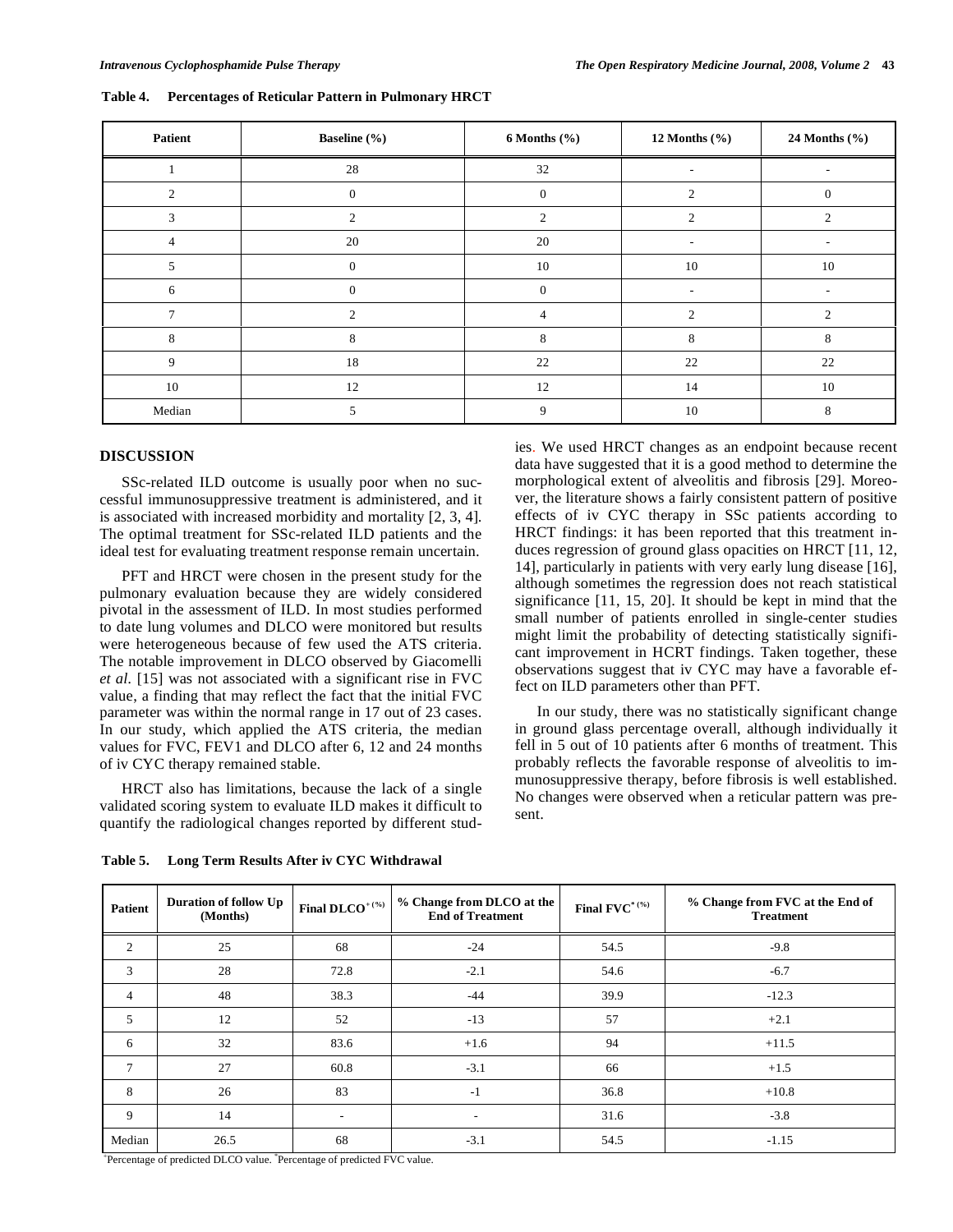The most convincing data comes from a recent multicenter, placebo-controlled trial of oral CYC in patients with well-defined, symptomatic SSc-related alveolitis, carried out by the Scleroderma Lung Study Research Group [10]. This report showed modest but statistically significant improvements in lung function and symptoms over one year of follow-up and adds good circumstantial evidence that oral CYC is effective. Unfortunately, the risk of cancer, gonadal failure and other adverse events increases with cumulative dose, especially when the drug is administered daily. Recently, the results of an iv CYC showed a non-significant lung function response to active therapy probably because the sample size was limited, but tolerance and compliance were acceptable [11]. The initial pilot studies [12, 13] and the eight studies published later including a total of 121 patients [14-21] showed consistent evidence of the effectiveness of the iv CYC pulse regimen.

 Our prospective study shows that the iv CYC pulse regimen may stabilize ILD activity in patients with SSc both while in treatment and for a median of 26.5 months thereafter. The results of the long-term follow-up were relatively favorable: only two patients experienced a significant deterioration in DLCO, in both cases due to PAH. In the study by Griffiths *et al.* [16], PFT remained stable over 6 months after iv CYC withdrawal but DLCO deteriorated significantly in the majority of patients in further follow-up. The better results obtained in the present study were probably related to the iv CYC pulse regimen. Maintenance pulse therapy for 12 months may achieve further improvement [12, 14]. Some years ago, experts in SSc-related ILD [24] recommended that if a successful clinical and functional response is observed after a six-monthly iv CYC regimen, the interval should be extended bimonthly over 6 months and then quarterly over the second year. To our knowledge, the present study is the only one to have applied this regimen to date and 7 out of 10 of our patients experienced an improvement or stabilization by the end of treatment. Moreover, the absence of any relevant related adverse events demonstrated that this long iv CYC pulse regime was safe.

#### **CONCLUSION**

 In conclusion, although our study shares the limitations of other studies in the literature, it suggests that an iv CYC pulse regime over 24 months may stabilize or improve PFT and chest HRCT, with good tolerance in at least some patients with SSc-related ILD. Our findings are consistent with the conclusions of two recently published prospective studies [10, 11].

#### **REFERENCES**

- [1] White B. Interstitial lung disease in scleroderma. Rheum Dis Clin N Am 2003; 29: 371-390.
- [2] Jacobsen S, Ullman S, Shen GQ, *et al.* Influence of clinical features, serum antinuclear antibodies, and lung function on survival of patients with systemic sclerosis. J Rheumatol 2001; 28: 2454-59.
- [3] Steen V, Medsger TA Jr. Severe organ involvement in systemic sclerosis with diffuse scleroderma. Arthritis Rheum 2000; 43: 2437-44.
- [4] Altman R, Medsger TA Jr, Bloch D, *et al.* Predictors of survival in systemic sclerosis (scleroderma). Arthritis Rheum 1991; 34: 403-13.
- [5] Hubbard R, Venn A. The impact of coexisting connective tissue disease on survival on patients with fibrosing alveolitis. Rheumatology (Oxford) 2002; 41: 676-9.
- [6] Lee P, Langevitz P, Alderdice CA, *et al*. Mortality in systemic sclerosis (scleroderma). Q J Med 1992; 298: 139-48.
- [7] Latsi P, Wells A. Evaluation and management of alveolitis and interstitial lung disease in scleroderma. Curr Opin Rheumatol 2003; 15: 748-755.
- [8] Silver RM, Warrick JH, Kinsella M, *et al*. Cyclophosphamide and low-dose prednisone therapy in patients with systemic sclerosis (scleroderma) with interstitial lung disease. J Rheumatol 1993; 20: 838-44.
- [9] White B, Moore WC, Wigley FM, *et al*. Cyclophosphamide is associated with pulmonary function and survival benefit in patients with scleroderma and alveolitis. Ann Intern Med 2000; 132: 947- 54.
- [10] Thaskin DP, Elashoff R, Clements PJ. The Scleroderma Lung Study. Cyclophosphamide versus placebo in scleroderma lung disease. N Engl J Med 2006; 354: 2655-2666.
- [11] Hoyles R, Ellis R, Lees B, *et al*. A multicenter, prospective, randomised, double-blind, placebo-controlled trial of corticosteroids and intravenous cyclophosphamide followed by oral azathioprine for the treatment of pulmonary fibrosis in scleroderma. Arthritis Rheum 2006; 54: 3962-3970.
- [12] Davas EM, Pepas C, Maragou M, *et al*. Intravenous cyclophosphamide pulse therapy for the treatment of lung disease associated with scleroderma. Clin Rheumatol 1999; 18: 455-61.
- [13] Varai G, Earle L, Jiménez SA, *et al*. A pilot study of intermittent intravenous cyclophosphamide for the treatment of systemic sclerosis associated lung disease. J Rheumatol 1998; 25: 1325-9.
- [14] Pakas I, Ioannidis JP, Malagari K, *et al*. Cyclophosphamide with low or high dose prednisolone for systemic sclerosis lung disease. J Rheumatol 2002; 29: 298-304.
- [15] Giacomelli R, Valentín G, Salsano F, *et al*. Cyclophosphamide pulse regimen in the treatment of alveolitis in systemic sclerosis. J Rheumatol 2002; 29: 731-6.
- [16] Griffiths B, Miles S, Moss H, *et al*. Systemic sclerosis and interstitial lung disease: a pilot study using pulse intravenous methylprednisolone and cyclophosphamide to assess the effect on high resolution computed tomography scan and lung function. J Rheumatol 2002; 29: 2371-8.
- [17] Mittal G, Udwadia Z, Joshi VR. Cyclophosphamide pulse regimen in the treatment of alveolitis in systemic sclerosis. J Rheumatol 2003; 30: 1121-2.
- [18] Airò P, Danieli E, Parrinello G, *et al*. Intravenous cyclophosphamide therapy for systemic sclerosis. A single-center experience and review of the literature with pooled analysis of lung function test results. Clin Exp Rheumatol 2004: 22: 573-578.
- [19] Kowal-Bielecka O, Kowal K, Rojewska J, *et al*. Cyclophophamide reduces neutrophilic alveolitis in patients with scleroderma lung disease: a retrospective analysis of serial brinchoalveolar lavage investigations. Ann Rheum Dis 2005; 64: 1343-1346.
- [20] Yiannopoulos G, Pastromas V, Antonopoulos I, *et al*. Combination of intravenous pulses of cyclophosphamide and methylprednisolone in patients with systemic sclerosis and interstitial lung disease. Rheumatol Int 2007; 27: 357-61.
- [21] Airò P, Danieli E, Rossi M, *et al*. Intravenous cyclophosphamide for interstitial lung disease associated to systemic sclerosis: results with an 18-month long protocol including a maintenance pahase. Clin Exp Rheumatol 2007; 25: 169-71.
- [22] Subcommittee for scleroderma criteria of the American Rheumatism Association Diagnostic and Therapeutic Criteria Committee: Preliminary criteria for the classification of systemic sclerosis. Arthritis Rheum 1980; 23: 581-90.
- [23] LeRoy EC, Black C, Fleishmayer R, *et al*. Scleroderma (systemic sclerosis): classification, subsets and pathogenesis. J Rheumatol 1988; 15: 202-8.
- [24] Varga J. Treatment of interstitial lung disease in systemic sclerosis (scleroderma). In: UpToDate, Rose, BD (Ed), UpToDate, Waltham, MA, 2005.
- [25] Sanchis J, Casan P, Castillo J. Normativa para la práctica de la espirometría forzada. Arch Bronconeumol 1989; 25: 132-142.
- [26] Roca J, Sanchis J, Agustí Vidal A, *et al*. Spirometric reference values from a Mediterranean population. Bull Eur Physiopathol Respir 1986; 22: 217-224.
- [27] ATS Idiopathic Pulmonary Fibrosis: Diagnosis and treatment. International Consensus Statement. Am J Respir Crit Care Med 2000; 161: 646-664.